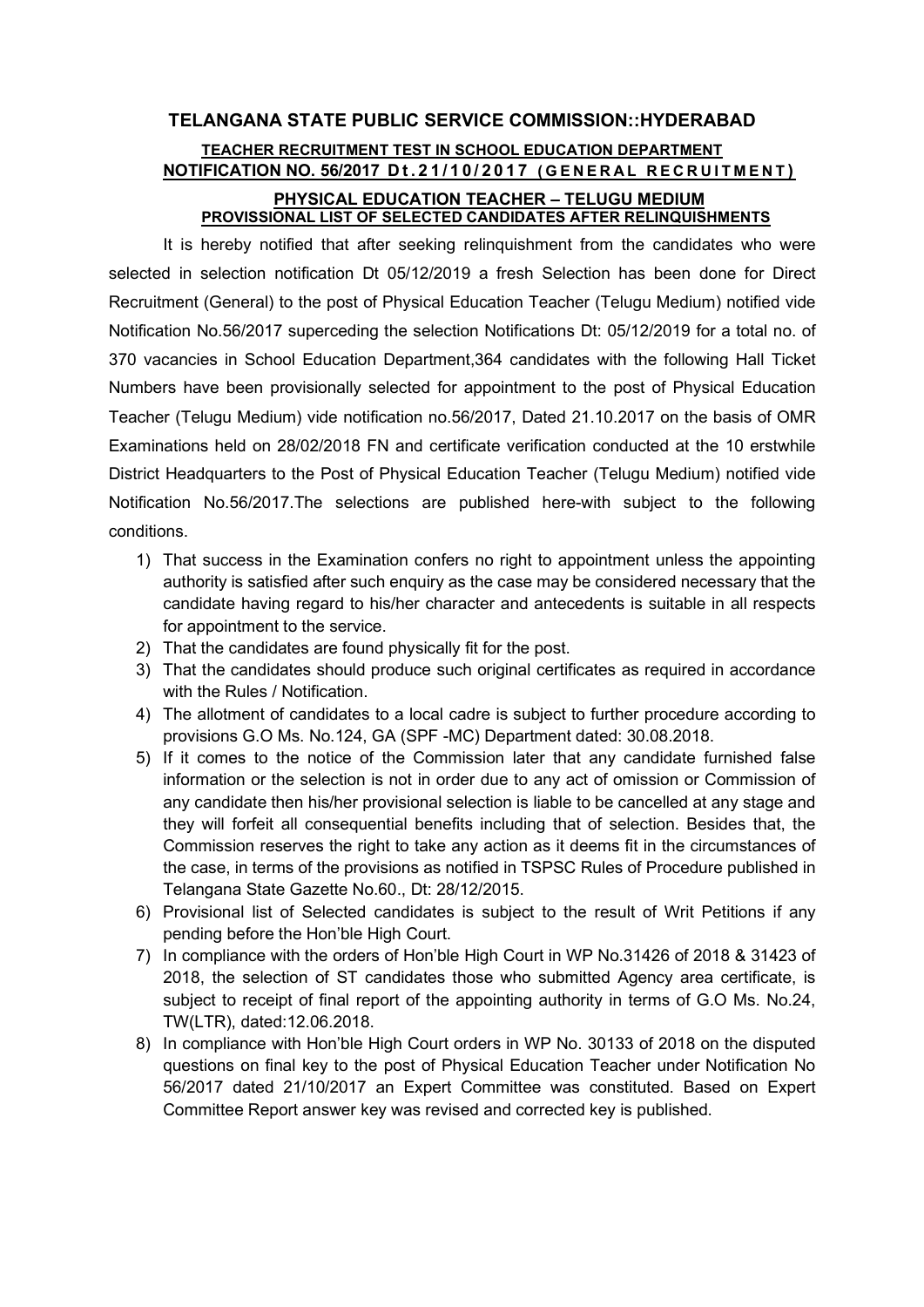# TELANGANA STATE PUBLIC SERVICE COMMISSION::HYDERABAD TEACHER RECRUITMENT TEST IN SCHOOL EDUCATION DEPARTMENT NOTIFICATION NO. 56/2017 Dt.21/10/2017 (GENERAL RECRUITMENT) PHYSICAL EDUCATION TEACHER – TELUGU MEDIUM

# PROVISSIONAL LIST OF SELECTED CANDIDATES AFTER RELINQUISHMENTS

| Sno | <b>Htno</b> | Sel_dist          | Sel_area     | 33. | 1756000924 | NALGONDA          | <b>NLGPL</b> |
|-----|-------------|-------------------|--------------|-----|------------|-------------------|--------------|
| 1.  | 1756000006  | <b>KARIMNAGAR</b> | <b>KRMPL</b> | 34. | 1756001002 | <b>NALGONDA</b>   | <b>NLGPG</b> |
| 2.  | 1756000017  | <b>KARIMNAGAR</b> | <b>KRMPG</b> | 35. | 1756001003 | <b>NALGONDA</b>   | <b>NLGPL</b> |
| 3.  | 1756000025  | <b>KARIMNAGAR</b> | <b>KRMPG</b> | 36. | 1756001014 | <b>NALGONDA</b>   | <b>NLGPL</b> |
| 4.  | 1756000028  | <b>KARIMNAGAR</b> | <b>KRMPG</b> | 37. | 1756001067 | <b>NALGONDA</b>   | <b>NLGPL</b> |
| 5.  | 1756000049  | KARIMNAGAR        | <b>KRMPL</b> | 38. | 1756001077 | <b>NALGONDA</b>   | <b>NLGPL</b> |
| 6.  | 1756000058  | <b>KARIMNAGAR</b> | <b>KRMPL</b> | 39. | 1756001190 | <b>KARIMNAGAR</b> | KRMPG        |
| 7.  | 1756000076  | <b>KARIMNAGAR</b> | <b>KRMPL</b> | 40. | 1756001250 | NALGONDA          | <b>NLGPL</b> |
| 8.  | 1756000078  | <b>KARIMNAGAR</b> | <b>KRMPG</b> | 41. | 1756001276 | <b>NALGONDA</b>   | <b>NLGPL</b> |
| 9.  | 1756000092  | <b>KARIMNAGAR</b> | <b>KRMPL</b> | 42. | 1756001292 | <b>NALGONDA</b>   | <b>NLGPL</b> |
| 10. | 1756000099  | <b>KARIMNAGAR</b> | <b>KRMPL</b> | 43. | 1756001316 | NALGONDA          | <b>NLGPL</b> |
| 11. | 1756000135  | KARIMNAGAR        | <b>KRMPL</b> | 44. | 1756001351 | KARIMNAGAR        | <b>KRMPL</b> |
| 12. | 1756000145  | <b>KARIMNAGAR</b> | <b>KRMPL</b> | 45. | 1756001372 | <b>KARIMNAGAR</b> | <b>KRMPL</b> |
| 13. | 1756000146  | <b>KARIMNAGAR</b> | <b>KRMPG</b> | 46. | 1756001386 | <b>KARIMNAGAR</b> | KRMPG        |
| 14. | 1756000164  | KARIMNAGAR        | <b>KRMPG</b> | 47. | 1756001402 | <b>KARIMNAGAR</b> | <b>KRMPL</b> |
| 15. | 1756000190  | KARIMNAGAR        | <b>KRMPG</b> | 48. | 1756001440 | <b>KARIMNAGAR</b> | <b>KRMPL</b> |
| 16. | 1756000196  | <b>KARIMNAGAR</b> | <b>KRMPL</b> | 49. | 1756001459 | <b>KARIMNAGAR</b> | <b>KRMPL</b> |
| 17. | 1756000206  | <b>KARIMNAGAR</b> | <b>KRMPL</b> | 50. | 1756001487 | <b>KARIMNAGAR</b> | <b>KRMPL</b> |
| 18. | 1756000264  | NALGONDA          | <b>NLGPG</b> | 51. | 1756001500 | KARIMNAGAR        | <b>KRMPL</b> |
| 19. | 1756000413  | NALGONDA          | <b>NLGPL</b> | 52. | 1756001528 | <b>KARIMNAGAR</b> | <b>KRMPL</b> |
| 20. | 1756000488  | <b>NALGONDA</b>   | <b>NLGPL</b> | 53. | 1756001550 | <b>KARIMNAGAR</b> | <b>KRMPL</b> |
| 21. | 1756000495  | NALGONDA          | <b>NLGPL</b> | 54. | 1756001552 | <b>KARIMNAGAR</b> | <b>KRMPL</b> |
| 22. | 1756000504  | NALGONDA          | <b>NLGPL</b> | 55. | 1756001564 | <b>KARIMNAGAR</b> | <b>KRMPL</b> |
| 23. | 1756000537  | NALGONDA          | <b>NLGPL</b> | 56. | 1756001579 | <b>KARIMNAGAR</b> | <b>KRMPL</b> |
| 24. | 1756000620  | NALGONDA          | <b>NLGPG</b> | 57. | 1756001599 | KARIMNAGAR        | <b>KRMPL</b> |
| 25. | 1756000630  | <b>NALGONDA</b>   | <b>NLGPL</b> | 58. | 1756001603 | <b>KARIMNAGAR</b> | <b>KRMPL</b> |
| 26. | 1756000647  | NALGONDA          | <b>NLGPL</b> | 59. | 1756001630 | KARIMNAGAR        | <b>KRMPL</b> |
| 27. | 1756000657  | NALGONDA          | <b>NLGPL</b> | 60. | 1756001635 | KARIMNAGAR        | <b>KRMPL</b> |
| 28. | 1756000670  | <b>NALGONDA</b>   | <b>NLGPG</b> | 61. | 1756001649 | <b>KARIMNAGAR</b> | <b>KRMPL</b> |
| 29. | 1756000773  | <b>NALGONDA</b>   | <b>NLGPL</b> | 62. | 1756001655 | <b>KARIMNAGAR</b> | <b>KRMPL</b> |
| 30. | 1756000802  | NALGONDA          | <b>NLGPL</b> | 63. | 1756001656 | <b>KARIMNAGAR</b> | <b>KRMPL</b> |
| 31. | 1756000811  | <b>NIZAMABAD</b>  | <b>NZBPG</b> | 64. | 1756001663 | KARIMNAGAR        | <b>KRMPL</b> |
| 32. | 1756000839  | <b>NALGONDA</b>   | <b>NLGPL</b> | 65. | 1756001744 | KARIMNAGAR        | <b>KRMPL</b> |

### HALLTICKET NUMBERS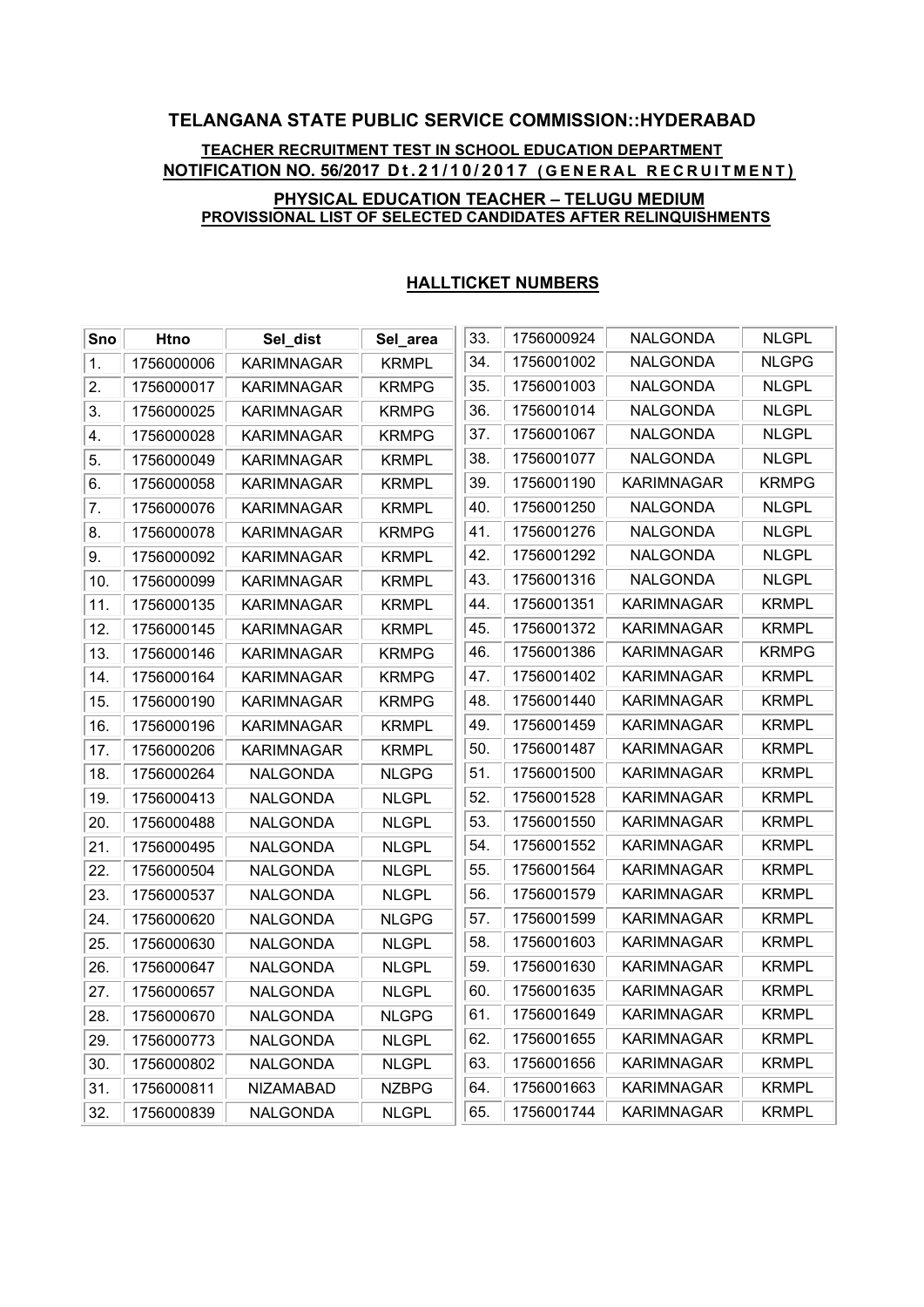## TEACHER RECRUITMENT TEST IN SCHOOL EDUCATION DEPARTMENT NOTIFICATION NO. 56/2017 Dt.21/10/2017 (GENERAL RECRUITMENT)

| 66.  | 1756001754 | <b>KARIMNAGAR</b> | <b>KRMPL</b> | 103. | 1756002309 | <b>KARIMNAGAR</b> | <b>KRMPL</b> |
|------|------------|-------------------|--------------|------|------------|-------------------|--------------|
| 67.  | 1756001764 | KARIMNAGAR        | <b>KRMPL</b> | 104. | 1756002443 | ADILABAD          | <b>ADBPL</b> |
| 68.  | 1756001774 | <b>KARIMNAGAR</b> | <b>KRMPG</b> | 105. | 1756002560 | <b>ADILABAD</b>   | <b>ADBPL</b> |
| 69.  | 1756001803 | WARANGAL          | <b>WGLPL</b> | 106. | 1756002570 | ADILABAD          | <b>ADBPL</b> |
| 70.  | 1756001836 | <b>KARIMNAGAR</b> | <b>KRMPL</b> | 107. | 1756002589 | <b>ADILABAD</b>   | <b>ADBPG</b> |
| 71.  | 1756001849 | <b>KARIMNAGAR</b> | <b>KRMPL</b> | 108. | 1756002616 | <b>ADILABAD</b>   | <b>ADBPG</b> |
| 72.  | 1756001870 | <b>KARIMNAGAR</b> | <b>KRMPL</b> | 109. | 1756002684 | ADILABAD          | <b>ADBPL</b> |
| 73.  | 1756001940 | <b>KARIMNAGAR</b> | <b>KRMPL</b> | 110. | 1756002766 | <b>ADILABAD</b>   | <b>ADBPL</b> |
| 74.  | 1756001968 | <b>KARIMNAGAR</b> | <b>KRMPL</b> | 111. | 1756002793 | ADILABAD          | <b>ADBPL</b> |
| 75.  | 1756001973 | <b>KARIMNAGAR</b> | <b>KRMPL</b> | 112. | 1756002847 | <b>KARIMNAGAR</b> | <b>KRMPL</b> |
| 76.  | 1756001978 | <b>KARIMNAGAR</b> | <b>KRMPL</b> | 113. | 1756002851 | <b>KARIMNAGAR</b> | <b>KRMPL</b> |
| 77.  | 1756001984 | <b>KARIMNAGAR</b> | <b>KRMPL</b> | 114. | 1756002862 | <b>KARIMNAGAR</b> | <b>KRMPL</b> |
| 78.  | 1756002003 | <b>KARIMNAGAR</b> | <b>KRMPL</b> | 115. | 1756002958 | <b>KARIMNAGAR</b> | <b>KRMPL</b> |
| 79.  | 1756002032 | <b>KARIMNAGAR</b> | <b>KRMPL</b> | 116. | 1756002976 | <b>KARIMNAGAR</b> | <b>KRMPL</b> |
| 80.  | 1756002033 | KARIMNAGAR        | <b>KRMPL</b> | 117. | 1756002984 | <b>KARIMNAGAR</b> | <b>KRMPL</b> |
| 81.  | 1756002035 | <b>KARIMNAGAR</b> | <b>KRMPL</b> | 118. | 1756002986 | <b>KARIMNAGAR</b> | <b>KRMPL</b> |
| 82.  | 1756002036 | <b>KARIMNAGAR</b> | <b>KRMPG</b> | 119. | 1756002987 | <b>KARIMNAGAR</b> | <b>KRMPL</b> |
| 83.  | 1756002043 | <b>KARIMNAGAR</b> | <b>KRMPL</b> | 120. | 1756002991 | <b>KARIMNAGAR</b> | <b>KRMPL</b> |
| 84.  | 1756002071 | <b>KARIMNAGAR</b> | <b>KRMPL</b> | 121. | 1756003085 | <b>KARIMNAGAR</b> | <b>KRMPL</b> |
| 85.  | 1756002083 | KARIMNAGAR        | <b>KRMPL</b> | 122. | 1756003090 | <b>KARIMNAGAR</b> | <b>KRMPL</b> |
| 86.  | 1756002106 | <b>KARIMNAGAR</b> | <b>KRMPL</b> | 123. | 1756003149 | <b>RANGAREDDY</b> | <b>RRDPL</b> |
| 87.  | 1756002112 | <b>KARIMNAGAR</b> | <b>KRMPL</b> | 124. | 1756003153 | <b>ADILABAD</b>   | <b>ADBPG</b> |
| 88.  | 1756002122 | <b>KARIMNAGAR</b> | <b>KRMPL</b> | 125. | 1756003183 | <b>NIZAMABAD</b>  | <b>NZBPG</b> |
| 89.  | 1756002124 | <b>KARIMNAGAR</b> | <b>KRMPL</b> | 126. | 1756003184 | <b>NIZAMABAD</b>  | <b>NZBPL</b> |
| 90.  | 1756002127 | <b>NALGONDA</b>   | <b>NLGPL</b> | 127. | 1756003216 | <b>NIZAMABAD</b>  | <b>NZBPL</b> |
| 91.  | 1756002135 | <b>KARIMNAGAR</b> | <b>KRMPG</b> | 128. | 1756003229 | <b>NIZAMABAD</b>  | <b>NZBPG</b> |
| 92.  | 1756002165 | <b>KARIMNAGAR</b> | <b>KRMPL</b> | 129. | 1756003231 | <b>NIZAMABAD</b>  | <b>NZBPL</b> |
| 93.  | 1756002206 | <b>KARIMNAGAR</b> | <b>KRMPL</b> | 130. | 1756003306 | <b>ADILABAD</b>   | <b>ADBPL</b> |
| 94.  | 1756002207 | <b>KARIMNAGAR</b> | <b>KRMPL</b> | 131. | 1756003316 | <b>ADILABAD</b>   | <b>ADBPL</b> |
| 95.  | 1756002208 | <b>KARIMNAGAR</b> | <b>KRMPL</b> | 132. | 1756003342 | ADILABAD          | <b>ADBPL</b> |
| 96.  | 1756002209 | <b>KARIMNAGAR</b> | <b>KRMPL</b> | 133. | 1756003565 | ADILABAD          | <b>ADBPG</b> |
| 97.  | 1756002212 | KARIMNAGAR        | <b>KRMPL</b> | 134. | 1756003707 | <b>NIZAMABAD</b>  | <b>NZBPL</b> |
| 98.  | 1756002215 | <b>KARIMNAGAR</b> | <b>KRMPL</b> | 135. | 1756003730 | <b>NIZAMABAD</b>  | <b>NZBPL</b> |
| 99.  | 1756002245 | <b>KARIMNAGAR</b> | <b>KRMPL</b> | 136. | 1756003731 | <b>NIZAMABAD</b>  | <b>NZBPG</b> |
| 100. | 1756002259 | MAHABUBNAGAR      | <b>MBNPG</b> | 137. | 1756003788 | <b>NIZAMABAD</b>  | <b>NZBPL</b> |
| 101. | 1756002268 | <b>KARIMNAGAR</b> | <b>KRMPL</b> | 138. | 1756003798 | <b>NIZAMABAD</b>  | <b>NZBPL</b> |
| 102. | 1756002300 | <b>KARIMNAGAR</b> | <b>KRMPL</b> | 139. | 1756003869 | ADILABAD          | <b>ADBPL</b> |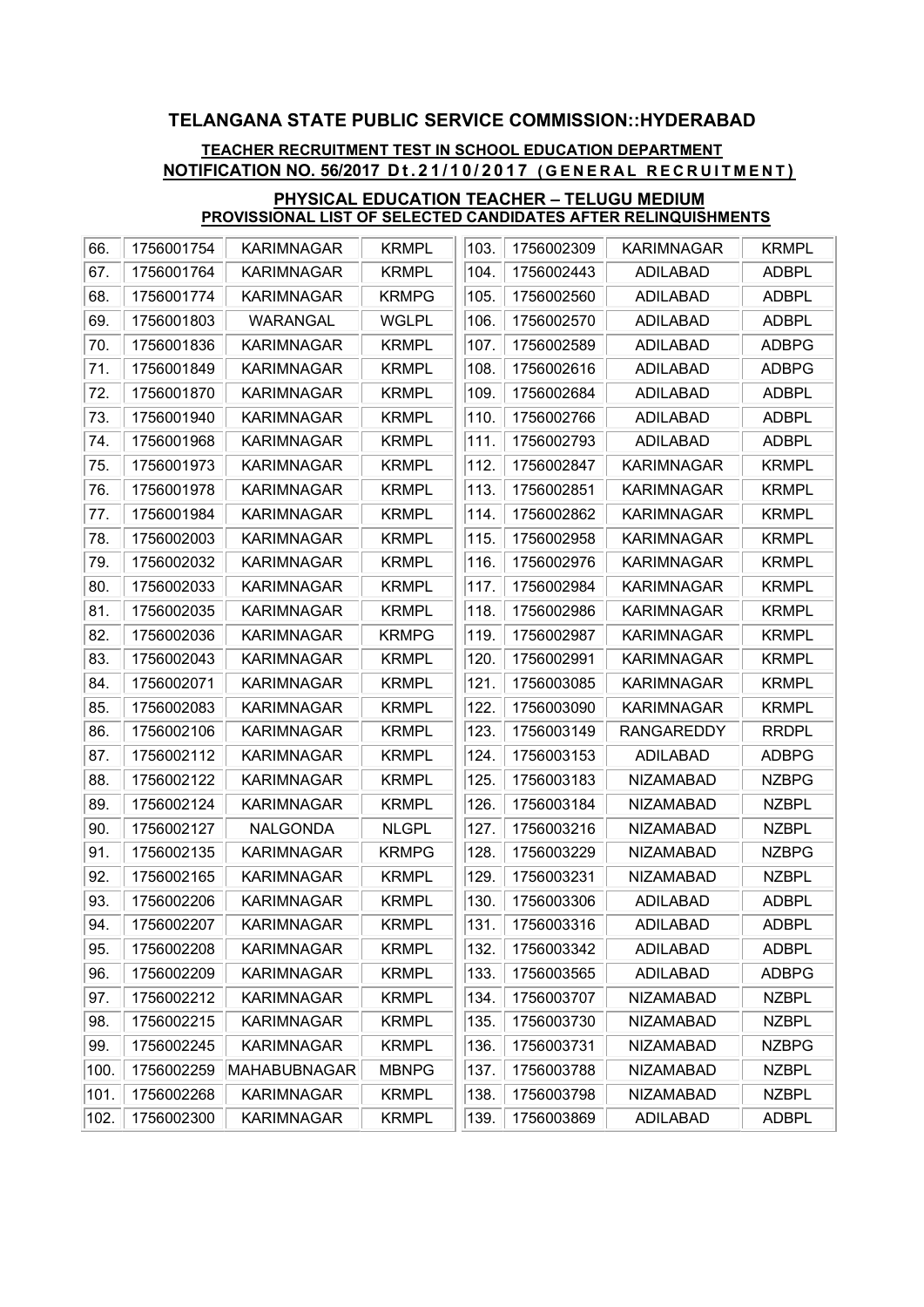## TEACHER RECRUITMENT TEST IN SCHOOL EDUCATION DEPARTMENT NOTIFICATION NO. 56/2017 Dt.21/10/2017 (GENERAL RECRUITMENT)

| 140. | 1756004008 | <b>ADILABAD</b>     | <b>ADBPG</b> | 177. | 1756005985 | <b>RANGAREDDY</b> | <b>RRDPL</b> |
|------|------------|---------------------|--------------|------|------------|-------------------|--------------|
| 141. | 1756004071 | <b>ADILABAD</b>     | <b>ADBPL</b> | 178. | 1756006157 | MAHABUBNAGAR      | <b>MBNPL</b> |
| 142. | 1756004105 | <b>ADILABAD</b>     | <b>ADBPG</b> | 179. | 1756006274 | <b>HYDERABAD</b>  | <b>HYDPG</b> |
| 143. | 1756004178 | <b>NIZAMABAD</b>    | <b>NZBPL</b> | 180. | 1756006383 | <b>MEDAK</b>      | <b>MDKPL</b> |
| 144. | 1756004219 | <b>NIZAMABAD</b>    | <b>NZBPL</b> | 181. | 1756006431 | <b>NIZAMABAD</b>  | <b>NZBPL</b> |
| 145. | 1756004224 | <b>NIZAMABAD</b>    | <b>NZBPL</b> | 182. | 1756006599 | <b>MEDAK</b>      | <b>MDKPL</b> |
| 146. | 1756004294 | <b>NIZAMABAD</b>    | <b>NZBPL</b> | 183. | 1756006610 | <b>MEDAK</b>      | <b>MDKPL</b> |
| 147. | 1756004305 | <b>NIZAMABAD</b>    | <b>NZBPL</b> | 184. | 1756006648 | <b>MEDAK</b>      | <b>MDKPL</b> |
| 148. | 1756004361 | <b>NIZAMABAD</b>    | <b>NZBPL</b> | 185. | 1756006653 | <b>MEDAK</b>      | <b>MDKPL</b> |
| 149. | 1756004388 | <b>NIZAMABAD</b>    | <b>NZBPG</b> | 186. | 1756006665 | <b>MEDAK</b>      | <b>MDKPL</b> |
| 150. | 1756004390 | <b>MAHABUBNAGAR</b> | <b>MBNPL</b> | 187. | 1756006686 | <b>NIZAMABAD</b>  | <b>NZBPL</b> |
| 151. | 1756004422 | <b>NIZAMABAD</b>    | <b>NZBPL</b> | 188. | 1756006702 | <b>MEDAK</b>      | <b>MDKPG</b> |
| 152. | 1756004448 | <b>NIZAMABAD</b>    | <b>NZBPL</b> | 189. | 1756006751 | <b>MEDAK</b>      | <b>MDKPL</b> |
| 153. | 1756004585 | <b>NIZAMABAD</b>    | <b>NZBPL</b> | 190. | 1756006789 | <b>MEDAK</b>      | <b>MDKPL</b> |
| 154. | 1756004639 | <b>NIZAMABAD</b>    | <b>NZBPL</b> | 191. | 1756006913 | <b>KARIMNAGAR</b> | <b>KRMPL</b> |
| 155. | 1756004646 | <b>NIZAMABAD</b>    | <b>NZBPL</b> | 192. | 1756006914 | <b>MEDAK</b>      | <b>MDKPL</b> |
| 156. | 1756004680 | <b>NIZAMABAD</b>    | <b>NZBPL</b> | 193. | 1756006975 | <b>MEDAK</b>      | <b>MDKPL</b> |
| 157. | 1756004751 | <b>NIZAMABAD</b>    | <b>NZBPL</b> | 194. | 1756007169 | <b>MEDAK</b>      | <b>MDKPL</b> |
| 158. | 1756004788 | <b>NIZAMABAD</b>    | <b>NZBPL</b> | 195. | 1756007284 | <b>MEDAK</b>      | <b>MDKPL</b> |
| 159. | 1756004839 | <b>NIZAMABAD</b>    | <b>NZBPL</b> | 196. | 1756007317 | <b>MEDAK</b>      | <b>MDKPL</b> |
| 160. | 1756004905 | <b>MEDAK</b>        | <b>MDKPL</b> | 197. | 1756007366 | MAHABUBNAGAR      | <b>MBNPL</b> |
| 161. | 1756004908 | <b>NIZAMABAD</b>    | <b>NZBPL</b> | 198. | 1756007372 | MAHABUBNAGAR      | <b>MBNPL</b> |
| 162. | 1756004958 | <b>NIZAMABAD</b>    | <b>NZBPL</b> | 199. | 1756007420 | MAHABUBNAGAR      | <b>MBNPL</b> |
| 163. | 1756005057 | <b>NIZAMABAD</b>    | <b>NZBPG</b> | 200. | 1756007436 | <b>MEDAK</b>      | <b>MDKPG</b> |
| 164. | 1756005140 | <b>NIZAMABAD</b>    | <b>NZBPL</b> | 201. | 1756007504 | <b>MEDAK</b>      | <b>MDKPL</b> |
| 165. | 1756005170 | <b>RANGAREDDY</b>   | <b>RRDPL</b> | 202. | 1756007523 | <b>MEDAK</b>      | <b>MDKPL</b> |
| 166. | 1756005173 | <b>RANGAREDDY</b>   | <b>RRDPL</b> | 203. | 1756007524 | <b>KARIMNAGAR</b> | <b>KRMPL</b> |
| 167. | 1756005252 | <b>RANGAREDDY</b>   | <b>RRDPL</b> | 204. | 1756007584 | <b>MEDAK</b>      | <b>MDKPG</b> |
| 168. | 1756005312 | <b>HYDERABAD</b>    | <b>HYDPG</b> | 205. | 1756007640 | <b>MEDAK</b>      | <b>MDKPG</b> |
| 169. | 1756005363 | <b>RANGAREDDY</b>   | <b>RRDPL</b> | 206. | 1756007657 | <b>MEDAK</b>      | <b>MDKPL</b> |
| 170. | 1756005477 | <b>RANGAREDDY</b>   | <b>RRDPG</b> | 207. | 1756007830 | MAHABUBNAGAR      | <b>MBNPL</b> |
| 171. | 1756005545 | <b>RANGAREDDY</b>   | <b>RRDPL</b> | 208. | 1756007921 | <b>KARIMNAGAR</b> | <b>KRMPL</b> |
| 172. | 1756005586 | <b>RANGAREDDY</b>   | <b>RRDPL</b> | 209. | 1756008011 | MAHABUBNAGAR      | <b>MBNPL</b> |
| 173. | 1756005589 | <b>RANGAREDDY</b>   | <b>RRDPL</b> | 210. | 1756008264 | MAHABUBNAGAR      | <b>MBNPL</b> |
| 174. | 1756005663 | <b>RANGAREDDY</b>   | <b>RRDPL</b> | 211. | 1756008449 | MAHABUBNAGAR      | <b>MBNPG</b> |
| 175. | 1756005789 | <b>RANGAREDDY</b>   | <b>RRDPL</b> | 212. | 1756008514 | MAHABUBNAGAR      | <b>MBNPL</b> |
| 176. | 1756005908 | <b>RANGAREDDY</b>   | <b>RRDPL</b> | 213. | 1756008587 | MAHABUBNAGAR      | <b>MBNPG</b> |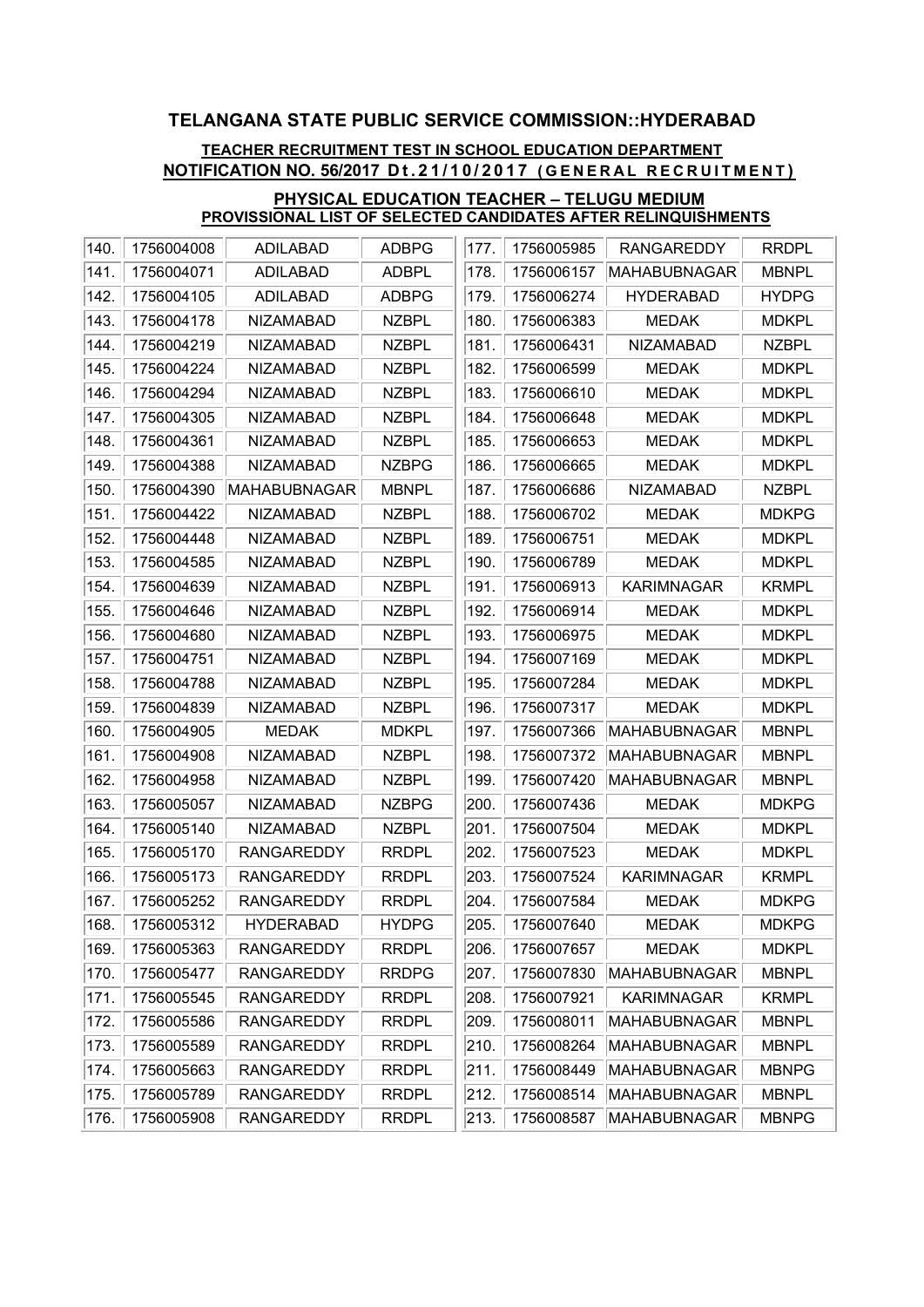## TEACHER RECRUITMENT TEST IN SCHOOL EDUCATION DEPARTMENT NOTIFICATION NO. 56/2017 Dt.21/10/2017 (GENERAL RECRUITMENT)

| 214.     | 1756008616 | <b>NIZAMABAD</b>    | <b>NZBPL</b> | 251. | 1756010555 | <b>KARIMNAGAR</b> | <b>KRMPL</b> |
|----------|------------|---------------------|--------------|------|------------|-------------------|--------------|
| 215.     | 1756008627 | MAHABUBNAGAR        | <b>MBNPL</b> | 252. | 1756010719 | <b>WARANGAL</b>   | <b>WGLPL</b> |
| 216.     | 1756008811 | MAHABUBNAGAR        | <b>MBNPL</b> | 253. | 1756010885 | <b>KARIMNAGAR</b> | <b>KRMPL</b> |
| 217.     | 1756008829 | MAHABUBNAGAR        | <b>MBNPG</b> | 254. | 1756010979 | <b>KARIMNAGAR</b> | <b>KRMPL</b> |
| 218.     | 1756008917 | MAHABUBNAGAR        | <b>MBNPL</b> | 255. | 1756010984 | <b>ADILABAD</b>   | <b>ADBPL</b> |
| 219.     | 1756008923 | MAHABUBNAGAR        | <b>MBNPL</b> | 256. | 1756011008 | <b>KARIMNAGAR</b> | <b>KRMPL</b> |
| 220.     | 1756008974 | MAHABUBNAGAR        | <b>MBNPL</b> | 257. | 1756011020 | <b>KARIMNAGAR</b> | <b>KRMPL</b> |
| 221.     | 1756009010 | MAHABUBNAGAR        | <b>MBNPL</b> | 258. | 1756011031 | <b>KARIMNAGAR</b> | <b>KRMPL</b> |
| 222.     | 1756009261 | MAHABUBNAGAR        | <b>MBNPL</b> | 259. | 1756011091 | <b>KARIMNAGAR</b> | <b>KRMPL</b> |
| 223.     | 1756009419 | MAHABUBNAGAR        | <b>MBNPL</b> | 260. | 1756011096 | <b>KARIMNAGAR</b> | <b>KRMPL</b> |
| 224.     | 1756009436 | MAHABUBNAGAR        | <b>MBNPL</b> | 261. | 1756011098 | <b>KARIMNAGAR</b> | <b>KRMPL</b> |
| 225.     | 1756009464 | MAHABUBNAGAR        | <b>MBNPG</b> | 262. | 1756011469 | <b>KARIMNAGAR</b> | <b>KRMPL</b> |
| 226.     | 1756009467 | <b>RANGAREDDY</b>   | <b>RRDPL</b> | 263. | 1756011535 | <b>KARIMNAGAR</b> | <b>KRMPL</b> |
| 227.     | 1756009472 | MAHABUBNAGAR        | <b>MBNPL</b> | 264. | 1756011540 | <b>KARIMNAGAR</b> | <b>KRMPL</b> |
| 228.     | 1756009486 | MAHABUBNAGAR        | <b>MBNPL</b> | 265. | 1756011545 | <b>KARIMNAGAR</b> | <b>KRMPG</b> |
| 229.     | 1756009620 | MAHABUBNAGAR        | <b>MBNPL</b> | 266. | 1756011555 | <b>KARIMNAGAR</b> | <b>KRMPL</b> |
| 230.     | 1756009691 | MAHABUBNAGAR        | <b>MBNPL</b> | 267. | 1756011922 | <b>KARIMNAGAR</b> | <b>KRMPL</b> |
| 231.     | 1756009712 | MAHABUBNAGAR        | <b>MBNPL</b> | 268. | 1756012347 | <b>WARANGAL</b>   | <b>WGLPL</b> |
| 232.     | 1756009733 | MAHABUBNAGAR        | <b>MBNPG</b> | 269. | 1756012369 | <b>KARIMNAGAR</b> | <b>KRMPG</b> |
| 233.     | 1756009756 | MAHABUBNAGAR        | <b>MBNPL</b> | 270. | 1756012391 | <b>WARANGAL</b>   | <b>WGLPG</b> |
| 234.     | 1756009821 | MAHABUBNAGAR        | <b>MBNPL</b> | 271. | 1756012443 | <b>WARANGAL</b>   | <b>WGLPL</b> |
| 235.     | 1756010017 | MAHABUBNAGAR        | <b>MBNPL</b> | 272. | 1756012483 | WARANGAL          | <b>WGLPL</b> |
| 236.     | 1756010045 | <b>MAHABUBNAGAR</b> | <b>MBNPL</b> | 273. | 1756012493 | <b>WARANGAL</b>   | <b>WGLPG</b> |
| 237.     | 1756010068 | MAHABUBNAGAR        | <b>MBNPL</b> | 274. | 1756012509 | <b>WARANGAL</b>   | <b>WGLPG</b> |
| 238.     | 1756010071 | MAHABUBNAGAR        | <b>MBNPL</b> | 275. | 1756012538 | <b>WARANGAL</b>   | <b>WGLPG</b> |
| 239.     | 1756010133 | <b>MEDAK</b>        | <b>MDKPL</b> | 276. | 1756012613 | WARANGAL          | <b>WGLPL</b> |
| 240.     | 1756010159 | <b>MEDAK</b>        | <b>MDKPL</b> | 277. | 1756012620 | <b>WARANGAL</b>   | <b>WGLPL</b> |
| $ 241$ . | 1756010197 | <b>MEDAK</b>        | <b>MDKPG</b> | 278. | 1756012661 | <b>WARANGAL</b>   | <b>WGLPG</b> |
| 242.     | 1756010228 | <b>MEDAK</b>        | <b>MDKPL</b> | 279. | 1756012698 | WARANGAL          | <b>WGLPL</b> |
| 243.     | 1756010255 | <b>MEDAK</b>        | <b>MDKPL</b> | 280. | 1756012734 | WARANGAL          | <b>WGLPL</b> |
| 244.     | 1756010294 | <b>KARIMNAGAR</b>   | <b>KRMPL</b> | 281. | 1756012752 | WARANGAL          | <b>WGLPL</b> |
| 245.     | 1756010307 | <b>MEDAK</b>        | <b>MDKPL</b> | 282. | 1756012771 | WARANGAL          | <b>WGLPL</b> |
| 246.     | 1756010323 | <b>MEDAK</b>        | <b>MDKPL</b> | 283. | 1756012777 | WARANGAL          | <b>WGLPG</b> |
| 247.     | 1756010419 | <b>MEDAK</b>        | <b>MDKPL</b> | 284. | 1756012857 | WARANGAL          | <b>WGLPL</b> |
| 248.     | 1756010461 | <b>MEDAK</b>        | <b>MDKPL</b> | 285. | 1756012930 | WARANGAL          | <b>WGLPL</b> |
| 249.     | 1756010531 | <b>KARIMNAGAR</b>   | <b>KRMPL</b> | 286. | 1756012971 | WARANGAL          | <b>WGLPL</b> |
| 250.     | 1756010542 | <b>KARIMNAGAR</b>   | <b>KRMPL</b> | 287. | 1756012996 | WARANGAL          | <b>WGLPL</b> |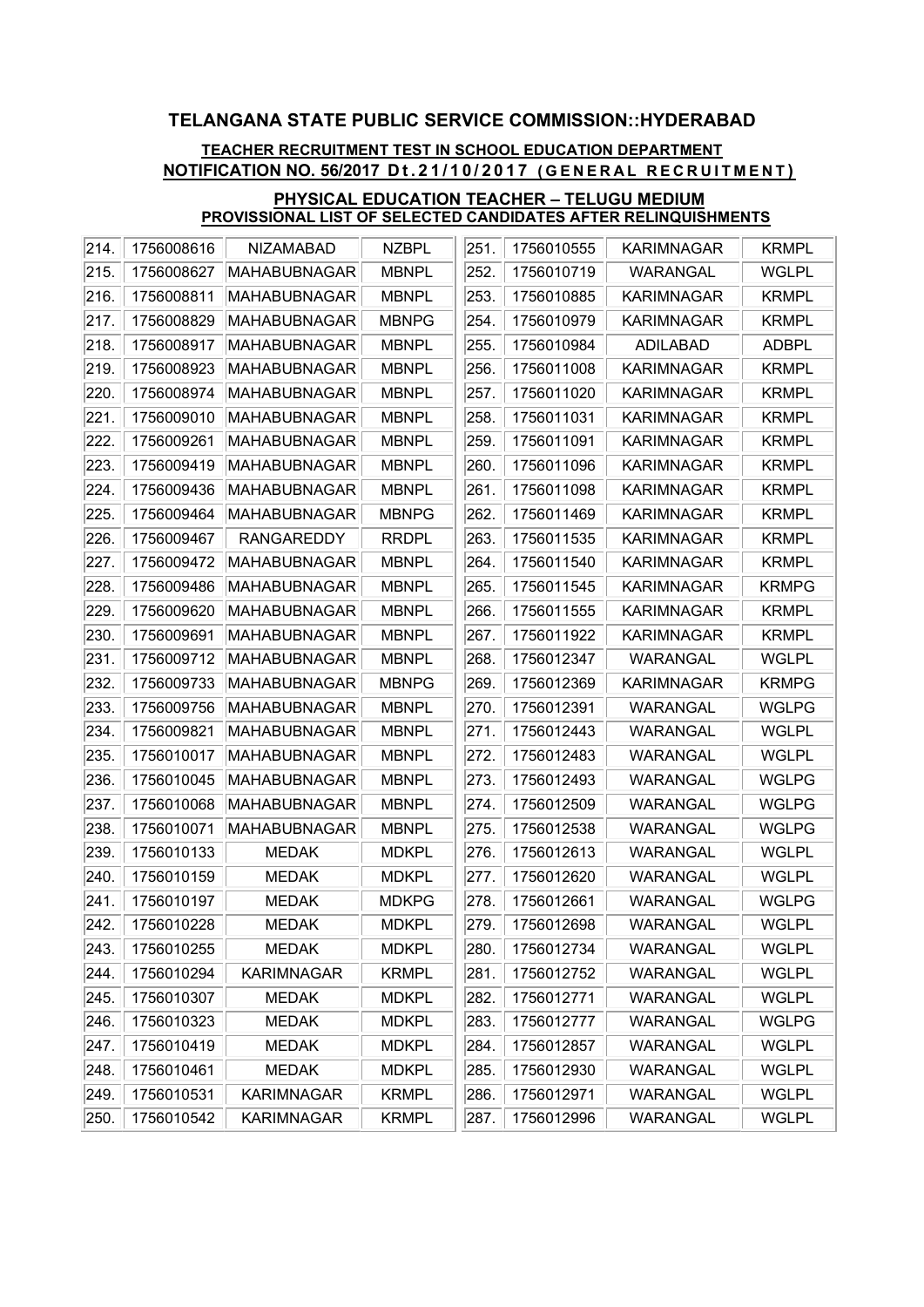## TEACHER RECRUITMENT TEST IN SCHOOL EDUCATION DEPARTMENT NOTIFICATION NO. 56/2017 Dt.21/10/2017 (GENERAL RECRUITMENT)

| 1756013008<br>1756014875<br>NALGONDA<br>289.<br><b>WGLPL</b><br>321.<br>1756013095<br>WARANGAL<br>1756014906<br><b>NALGONDA</b><br><b>NLGPL</b><br>322.<br>1756013109<br>WARANGAL<br><b>WGLPL</b><br>1756014924<br>NALGONDA<br><b>NLGPG</b><br>323.<br><b>WGLPL</b><br>1756014936<br>1756013166<br>WARANGAL<br>NALGONDA<br><b>NLGPG</b><br><b>WGLPL</b><br>324.<br>1756013196<br>WARANGAL<br>1756014961<br><b>NALGONDA</b><br><b>NLGPL</b><br>325.<br>1756013240<br>WARANGAL<br><b>WGLPL</b><br>1756015021<br>KARIMNAGAR<br><b>KRMPL</b><br>326.<br>1756013257<br><b>KARIMNAGAR</b><br><b>KRMPL</b><br>1756015033<br><b>NALGONDA</b><br><b>NLGPG</b><br><b>WGLPL</b><br>1756013258<br>WARANGAL<br>327.<br>1756015055<br><b>NALGONDA</b><br><b>NLGPL</b><br>328.<br>WARANGAL<br><b>WGLPG</b><br><b>NLGPL</b><br>1756013268<br>1756015067<br>NALGONDA<br><b>WGLPL</b><br>329.<br><b>NLGPL</b><br>1756013290<br>WARANGAL<br>1756015095<br>NALGONDA<br><b>WGLPL</b><br>330.<br>1756013311<br>WARANGAL<br>1756015129<br><b>NALGONDA</b><br><b>NLGPG</b><br>331.<br>1756013373<br>WARANGAL<br>WGLPL<br>1756015144<br>WARANGAL<br>WGLPL<br>332.<br>1756013466<br>WARANGAL<br><b>WGLPG</b><br>1756015210<br><b>NALGONDA</b><br><b>NLGPG</b><br>333.<br>1756013498<br>WARANGAL<br><b>WGLPL</b><br>1756015321<br><b>NALGONDA</b><br><b>NLGPL</b><br>334.<br>1756013638<br>WARANGAL<br><b>WGLPL</b><br>1756015328<br><b>NALGONDA</b><br><b>NLGPL</b><br>335.<br>1756013732<br>WARANGAL<br>WGLPG<br>1756015426<br><b>NALGONDA</b><br><b>NLGPL</b><br>336.<br>1756013761<br><b>WGLPL</b><br>1756015491<br><b>NALGONDA</b><br>WARANGAL<br><b>NLGPG</b><br>337.<br>WARANGAL<br><b>WGLPG</b><br><b>WARANGAL</b><br><b>WGLPL</b><br>1756013762<br>1756015509<br>338.<br><b>NLGPL</b><br>1756013784<br>KHAMMAM<br><b>KMMPL</b><br>1756015515<br><b>NALGONDA</b><br>339.<br><b>WGLPL</b><br><b>NLGPL</b><br>1756013793<br>WARANGAL<br>1756015568<br>NALGONDA<br>1756014023<br><b>KHAMMAM</b><br>340.<br>1756015594<br><b>NLGPL</b><br><b>KMMPG</b><br><b>NALGONDA</b><br><b>KHAMMAM</b><br>341.<br><b>NLGPL</b><br>1756014299<br><b>KMMPL</b><br>1756015614<br>NALGONDA<br>1756014349<br>342.<br><b>NLGPL</b><br>KHAMMAM<br><b>KMMPL</b><br>1756015640<br><b>NALGONDA</b><br><b>KMMPL</b><br>343.<br>1756014528<br><b>KHAMMAM</b><br>1756015641<br><b>NALGONDA</b><br><b>NLGPL</b><br>344.<br>1756014555<br>KHAMMAM<br><b>KMMPL</b><br>1756015663<br>NALGONDA<br><b>NLGPL</b><br>345.<br>1756014564<br><b>KHAMMAM</b><br><b>KMMPL</b><br>1756015666<br><b>NALGONDA</b><br><b>NLGPG</b><br>1756014567<br><b>KHAMMAM</b><br><b>KMMPL</b><br>346.<br>1756015730<br><b>NALGONDA</b><br><b>NLGPL</b><br>347.<br>1756014782<br><b>WARANGAL</b><br><b>WGLPL</b><br>1756015769<br><b>NALGONDA</b><br><b>NLGPL</b><br><b>KRMPL</b><br>348.<br>1756014813<br>KARIMNAGAR<br>1756015811<br>NALGONDA<br><b>NLGPL</b><br>1756014845<br><b>NLGPL</b><br>349.<br>1756015837<br><b>RANGAREDDY</b><br><b>RRDPL</b><br><b>NALGONDA</b><br>350.<br>WARANGAL<br>1756014859<br>NALGONDA<br><b>NLGPL</b><br>1756015850<br><b>WGLPL</b><br>351.<br>1756014864<br>NALGONDA<br><b>NLGPL</b><br>1756018018<br>KARIMNAGAR<br><b>KRMPL</b> |      |          |              |      |  |              |
|--------------------------------------------------------------------------------------------------------------------------------------------------------------------------------------------------------------------------------------------------------------------------------------------------------------------------------------------------------------------------------------------------------------------------------------------------------------------------------------------------------------------------------------------------------------------------------------------------------------------------------------------------------------------------------------------------------------------------------------------------------------------------------------------------------------------------------------------------------------------------------------------------------------------------------------------------------------------------------------------------------------------------------------------------------------------------------------------------------------------------------------------------------------------------------------------------------------------------------------------------------------------------------------------------------------------------------------------------------------------------------------------------------------------------------------------------------------------------------------------------------------------------------------------------------------------------------------------------------------------------------------------------------------------------------------------------------------------------------------------------------------------------------------------------------------------------------------------------------------------------------------------------------------------------------------------------------------------------------------------------------------------------------------------------------------------------------------------------------------------------------------------------------------------------------------------------------------------------------------------------------------------------------------------------------------------------------------------------------------------------------------------------------------------------------------------------------------------------------------------------------------------------------------------------------------------------------------------------------------------------------------------------------------------------------------------------------------------------------------------------------------------------------------------------------------------------------------------------------------------------------------------------------------------------------------------------------------------------------------------------------------------------------------------------------------------------------------------------------------------------------------------------------------------------------------------|------|----------|--------------|------|--|--------------|
|                                                                                                                                                                                                                                                                                                                                                                                                                                                                                                                                                                                                                                                                                                                                                                                                                                                                                                                                                                                                                                                                                                                                                                                                                                                                                                                                                                                                                                                                                                                                                                                                                                                                                                                                                                                                                                                                                                                                                                                                                                                                                                                                                                                                                                                                                                                                                                                                                                                                                                                                                                                                                                                                                                                                                                                                                                                                                                                                                                                                                                                                                                                                                                                            | 288. | WARANGAL | <b>WGLPG</b> | 320. |  | <b>NLGPL</b> |
|                                                                                                                                                                                                                                                                                                                                                                                                                                                                                                                                                                                                                                                                                                                                                                                                                                                                                                                                                                                                                                                                                                                                                                                                                                                                                                                                                                                                                                                                                                                                                                                                                                                                                                                                                                                                                                                                                                                                                                                                                                                                                                                                                                                                                                                                                                                                                                                                                                                                                                                                                                                                                                                                                                                                                                                                                                                                                                                                                                                                                                                                                                                                                                                            |      |          |              |      |  |              |
|                                                                                                                                                                                                                                                                                                                                                                                                                                                                                                                                                                                                                                                                                                                                                                                                                                                                                                                                                                                                                                                                                                                                                                                                                                                                                                                                                                                                                                                                                                                                                                                                                                                                                                                                                                                                                                                                                                                                                                                                                                                                                                                                                                                                                                                                                                                                                                                                                                                                                                                                                                                                                                                                                                                                                                                                                                                                                                                                                                                                                                                                                                                                                                                            | 290. |          |              |      |  |              |
|                                                                                                                                                                                                                                                                                                                                                                                                                                                                                                                                                                                                                                                                                                                                                                                                                                                                                                                                                                                                                                                                                                                                                                                                                                                                                                                                                                                                                                                                                                                                                                                                                                                                                                                                                                                                                                                                                                                                                                                                                                                                                                                                                                                                                                                                                                                                                                                                                                                                                                                                                                                                                                                                                                                                                                                                                                                                                                                                                                                                                                                                                                                                                                                            | 291. |          |              |      |  |              |
|                                                                                                                                                                                                                                                                                                                                                                                                                                                                                                                                                                                                                                                                                                                                                                                                                                                                                                                                                                                                                                                                                                                                                                                                                                                                                                                                                                                                                                                                                                                                                                                                                                                                                                                                                                                                                                                                                                                                                                                                                                                                                                                                                                                                                                                                                                                                                                                                                                                                                                                                                                                                                                                                                                                                                                                                                                                                                                                                                                                                                                                                                                                                                                                            | 292. |          |              |      |  |              |
|                                                                                                                                                                                                                                                                                                                                                                                                                                                                                                                                                                                                                                                                                                                                                                                                                                                                                                                                                                                                                                                                                                                                                                                                                                                                                                                                                                                                                                                                                                                                                                                                                                                                                                                                                                                                                                                                                                                                                                                                                                                                                                                                                                                                                                                                                                                                                                                                                                                                                                                                                                                                                                                                                                                                                                                                                                                                                                                                                                                                                                                                                                                                                                                            | 293. |          |              |      |  |              |
|                                                                                                                                                                                                                                                                                                                                                                                                                                                                                                                                                                                                                                                                                                                                                                                                                                                                                                                                                                                                                                                                                                                                                                                                                                                                                                                                                                                                                                                                                                                                                                                                                                                                                                                                                                                                                                                                                                                                                                                                                                                                                                                                                                                                                                                                                                                                                                                                                                                                                                                                                                                                                                                                                                                                                                                                                                                                                                                                                                                                                                                                                                                                                                                            | 294. |          |              |      |  |              |
|                                                                                                                                                                                                                                                                                                                                                                                                                                                                                                                                                                                                                                                                                                                                                                                                                                                                                                                                                                                                                                                                                                                                                                                                                                                                                                                                                                                                                                                                                                                                                                                                                                                                                                                                                                                                                                                                                                                                                                                                                                                                                                                                                                                                                                                                                                                                                                                                                                                                                                                                                                                                                                                                                                                                                                                                                                                                                                                                                                                                                                                                                                                                                                                            | 295. |          |              |      |  |              |
|                                                                                                                                                                                                                                                                                                                                                                                                                                                                                                                                                                                                                                                                                                                                                                                                                                                                                                                                                                                                                                                                                                                                                                                                                                                                                                                                                                                                                                                                                                                                                                                                                                                                                                                                                                                                                                                                                                                                                                                                                                                                                                                                                                                                                                                                                                                                                                                                                                                                                                                                                                                                                                                                                                                                                                                                                                                                                                                                                                                                                                                                                                                                                                                            | 296. |          |              |      |  |              |
|                                                                                                                                                                                                                                                                                                                                                                                                                                                                                                                                                                                                                                                                                                                                                                                                                                                                                                                                                                                                                                                                                                                                                                                                                                                                                                                                                                                                                                                                                                                                                                                                                                                                                                                                                                                                                                                                                                                                                                                                                                                                                                                                                                                                                                                                                                                                                                                                                                                                                                                                                                                                                                                                                                                                                                                                                                                                                                                                                                                                                                                                                                                                                                                            | 297. |          |              |      |  |              |
|                                                                                                                                                                                                                                                                                                                                                                                                                                                                                                                                                                                                                                                                                                                                                                                                                                                                                                                                                                                                                                                                                                                                                                                                                                                                                                                                                                                                                                                                                                                                                                                                                                                                                                                                                                                                                                                                                                                                                                                                                                                                                                                                                                                                                                                                                                                                                                                                                                                                                                                                                                                                                                                                                                                                                                                                                                                                                                                                                                                                                                                                                                                                                                                            | 298. |          |              |      |  |              |
|                                                                                                                                                                                                                                                                                                                                                                                                                                                                                                                                                                                                                                                                                                                                                                                                                                                                                                                                                                                                                                                                                                                                                                                                                                                                                                                                                                                                                                                                                                                                                                                                                                                                                                                                                                                                                                                                                                                                                                                                                                                                                                                                                                                                                                                                                                                                                                                                                                                                                                                                                                                                                                                                                                                                                                                                                                                                                                                                                                                                                                                                                                                                                                                            | 299. |          |              |      |  |              |
|                                                                                                                                                                                                                                                                                                                                                                                                                                                                                                                                                                                                                                                                                                                                                                                                                                                                                                                                                                                                                                                                                                                                                                                                                                                                                                                                                                                                                                                                                                                                                                                                                                                                                                                                                                                                                                                                                                                                                                                                                                                                                                                                                                                                                                                                                                                                                                                                                                                                                                                                                                                                                                                                                                                                                                                                                                                                                                                                                                                                                                                                                                                                                                                            | 300. |          |              |      |  |              |
|                                                                                                                                                                                                                                                                                                                                                                                                                                                                                                                                                                                                                                                                                                                                                                                                                                                                                                                                                                                                                                                                                                                                                                                                                                                                                                                                                                                                                                                                                                                                                                                                                                                                                                                                                                                                                                                                                                                                                                                                                                                                                                                                                                                                                                                                                                                                                                                                                                                                                                                                                                                                                                                                                                                                                                                                                                                                                                                                                                                                                                                                                                                                                                                            | 301. |          |              |      |  |              |
|                                                                                                                                                                                                                                                                                                                                                                                                                                                                                                                                                                                                                                                                                                                                                                                                                                                                                                                                                                                                                                                                                                                                                                                                                                                                                                                                                                                                                                                                                                                                                                                                                                                                                                                                                                                                                                                                                                                                                                                                                                                                                                                                                                                                                                                                                                                                                                                                                                                                                                                                                                                                                                                                                                                                                                                                                                                                                                                                                                                                                                                                                                                                                                                            | 302. |          |              |      |  |              |
|                                                                                                                                                                                                                                                                                                                                                                                                                                                                                                                                                                                                                                                                                                                                                                                                                                                                                                                                                                                                                                                                                                                                                                                                                                                                                                                                                                                                                                                                                                                                                                                                                                                                                                                                                                                                                                                                                                                                                                                                                                                                                                                                                                                                                                                                                                                                                                                                                                                                                                                                                                                                                                                                                                                                                                                                                                                                                                                                                                                                                                                                                                                                                                                            | 303. |          |              |      |  |              |
|                                                                                                                                                                                                                                                                                                                                                                                                                                                                                                                                                                                                                                                                                                                                                                                                                                                                                                                                                                                                                                                                                                                                                                                                                                                                                                                                                                                                                                                                                                                                                                                                                                                                                                                                                                                                                                                                                                                                                                                                                                                                                                                                                                                                                                                                                                                                                                                                                                                                                                                                                                                                                                                                                                                                                                                                                                                                                                                                                                                                                                                                                                                                                                                            | 304. |          |              |      |  |              |
|                                                                                                                                                                                                                                                                                                                                                                                                                                                                                                                                                                                                                                                                                                                                                                                                                                                                                                                                                                                                                                                                                                                                                                                                                                                                                                                                                                                                                                                                                                                                                                                                                                                                                                                                                                                                                                                                                                                                                                                                                                                                                                                                                                                                                                                                                                                                                                                                                                                                                                                                                                                                                                                                                                                                                                                                                                                                                                                                                                                                                                                                                                                                                                                            | 305. |          |              |      |  |              |
|                                                                                                                                                                                                                                                                                                                                                                                                                                                                                                                                                                                                                                                                                                                                                                                                                                                                                                                                                                                                                                                                                                                                                                                                                                                                                                                                                                                                                                                                                                                                                                                                                                                                                                                                                                                                                                                                                                                                                                                                                                                                                                                                                                                                                                                                                                                                                                                                                                                                                                                                                                                                                                                                                                                                                                                                                                                                                                                                                                                                                                                                                                                                                                                            | 306. |          |              |      |  |              |
|                                                                                                                                                                                                                                                                                                                                                                                                                                                                                                                                                                                                                                                                                                                                                                                                                                                                                                                                                                                                                                                                                                                                                                                                                                                                                                                                                                                                                                                                                                                                                                                                                                                                                                                                                                                                                                                                                                                                                                                                                                                                                                                                                                                                                                                                                                                                                                                                                                                                                                                                                                                                                                                                                                                                                                                                                                                                                                                                                                                                                                                                                                                                                                                            | 307. |          |              |      |  |              |
|                                                                                                                                                                                                                                                                                                                                                                                                                                                                                                                                                                                                                                                                                                                                                                                                                                                                                                                                                                                                                                                                                                                                                                                                                                                                                                                                                                                                                                                                                                                                                                                                                                                                                                                                                                                                                                                                                                                                                                                                                                                                                                                                                                                                                                                                                                                                                                                                                                                                                                                                                                                                                                                                                                                                                                                                                                                                                                                                                                                                                                                                                                                                                                                            | 308. |          |              |      |  |              |
|                                                                                                                                                                                                                                                                                                                                                                                                                                                                                                                                                                                                                                                                                                                                                                                                                                                                                                                                                                                                                                                                                                                                                                                                                                                                                                                                                                                                                                                                                                                                                                                                                                                                                                                                                                                                                                                                                                                                                                                                                                                                                                                                                                                                                                                                                                                                                                                                                                                                                                                                                                                                                                                                                                                                                                                                                                                                                                                                                                                                                                                                                                                                                                                            | 309. |          |              |      |  |              |
|                                                                                                                                                                                                                                                                                                                                                                                                                                                                                                                                                                                                                                                                                                                                                                                                                                                                                                                                                                                                                                                                                                                                                                                                                                                                                                                                                                                                                                                                                                                                                                                                                                                                                                                                                                                                                                                                                                                                                                                                                                                                                                                                                                                                                                                                                                                                                                                                                                                                                                                                                                                                                                                                                                                                                                                                                                                                                                                                                                                                                                                                                                                                                                                            | 310. |          |              |      |  |              |
|                                                                                                                                                                                                                                                                                                                                                                                                                                                                                                                                                                                                                                                                                                                                                                                                                                                                                                                                                                                                                                                                                                                                                                                                                                                                                                                                                                                                                                                                                                                                                                                                                                                                                                                                                                                                                                                                                                                                                                                                                                                                                                                                                                                                                                                                                                                                                                                                                                                                                                                                                                                                                                                                                                                                                                                                                                                                                                                                                                                                                                                                                                                                                                                            | 311. |          |              |      |  |              |
|                                                                                                                                                                                                                                                                                                                                                                                                                                                                                                                                                                                                                                                                                                                                                                                                                                                                                                                                                                                                                                                                                                                                                                                                                                                                                                                                                                                                                                                                                                                                                                                                                                                                                                                                                                                                                                                                                                                                                                                                                                                                                                                                                                                                                                                                                                                                                                                                                                                                                                                                                                                                                                                                                                                                                                                                                                                                                                                                                                                                                                                                                                                                                                                            | 312. |          |              |      |  |              |
|                                                                                                                                                                                                                                                                                                                                                                                                                                                                                                                                                                                                                                                                                                                                                                                                                                                                                                                                                                                                                                                                                                                                                                                                                                                                                                                                                                                                                                                                                                                                                                                                                                                                                                                                                                                                                                                                                                                                                                                                                                                                                                                                                                                                                                                                                                                                                                                                                                                                                                                                                                                                                                                                                                                                                                                                                                                                                                                                                                                                                                                                                                                                                                                            | 313. |          |              |      |  |              |
|                                                                                                                                                                                                                                                                                                                                                                                                                                                                                                                                                                                                                                                                                                                                                                                                                                                                                                                                                                                                                                                                                                                                                                                                                                                                                                                                                                                                                                                                                                                                                                                                                                                                                                                                                                                                                                                                                                                                                                                                                                                                                                                                                                                                                                                                                                                                                                                                                                                                                                                                                                                                                                                                                                                                                                                                                                                                                                                                                                                                                                                                                                                                                                                            | 314. |          |              |      |  |              |
|                                                                                                                                                                                                                                                                                                                                                                                                                                                                                                                                                                                                                                                                                                                                                                                                                                                                                                                                                                                                                                                                                                                                                                                                                                                                                                                                                                                                                                                                                                                                                                                                                                                                                                                                                                                                                                                                                                                                                                                                                                                                                                                                                                                                                                                                                                                                                                                                                                                                                                                                                                                                                                                                                                                                                                                                                                                                                                                                                                                                                                                                                                                                                                                            | 315. |          |              |      |  |              |
|                                                                                                                                                                                                                                                                                                                                                                                                                                                                                                                                                                                                                                                                                                                                                                                                                                                                                                                                                                                                                                                                                                                                                                                                                                                                                                                                                                                                                                                                                                                                                                                                                                                                                                                                                                                                                                                                                                                                                                                                                                                                                                                                                                                                                                                                                                                                                                                                                                                                                                                                                                                                                                                                                                                                                                                                                                                                                                                                                                                                                                                                                                                                                                                            | 316. |          |              |      |  |              |
|                                                                                                                                                                                                                                                                                                                                                                                                                                                                                                                                                                                                                                                                                                                                                                                                                                                                                                                                                                                                                                                                                                                                                                                                                                                                                                                                                                                                                                                                                                                                                                                                                                                                                                                                                                                                                                                                                                                                                                                                                                                                                                                                                                                                                                                                                                                                                                                                                                                                                                                                                                                                                                                                                                                                                                                                                                                                                                                                                                                                                                                                                                                                                                                            | 317. |          |              |      |  |              |
|                                                                                                                                                                                                                                                                                                                                                                                                                                                                                                                                                                                                                                                                                                                                                                                                                                                                                                                                                                                                                                                                                                                                                                                                                                                                                                                                                                                                                                                                                                                                                                                                                                                                                                                                                                                                                                                                                                                                                                                                                                                                                                                                                                                                                                                                                                                                                                                                                                                                                                                                                                                                                                                                                                                                                                                                                                                                                                                                                                                                                                                                                                                                                                                            | 318. |          |              |      |  |              |
|                                                                                                                                                                                                                                                                                                                                                                                                                                                                                                                                                                                                                                                                                                                                                                                                                                                                                                                                                                                                                                                                                                                                                                                                                                                                                                                                                                                                                                                                                                                                                                                                                                                                                                                                                                                                                                                                                                                                                                                                                                                                                                                                                                                                                                                                                                                                                                                                                                                                                                                                                                                                                                                                                                                                                                                                                                                                                                                                                                                                                                                                                                                                                                                            | 319. |          |              |      |  |              |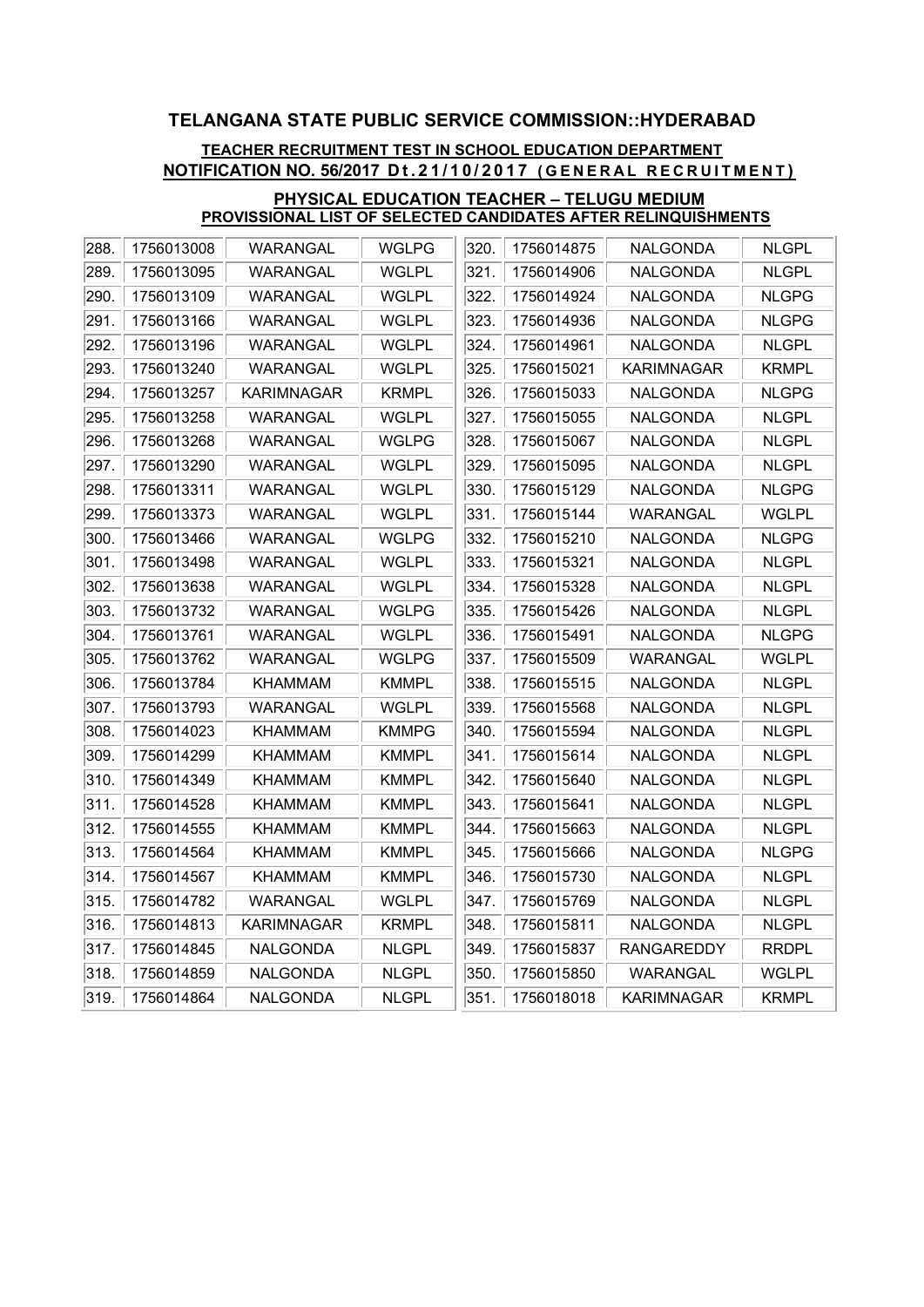TEACHER RECRUITMENT TEST IN SCHOOL EDUCATION DEPARTMENT NOTIFICATION NO. 56/2017 Dt.21/10/2017 (GENERAL RECRUITMENT)

#### PHYSICAL EDUCATION TEACHER – TELUGU MEDIUM PROVISSIONAL LIST OF SELECTED CANDIDATES AFTER RELINQUISHMENTS

#### The selection of the following vacancies is dependent on clearance from District Collectors in terms of G.O.Ms.No. 24 (LTR) dated: 12/06/2018 on claim of Agency (Local Status) i.e., District / Local body / Government likely to be modified.

| Sno              | <b>Htno</b>         | Sel dist                  | Sel_area     |
|------------------|---------------------|---------------------------|--------------|
| 1.               | 1756003156 ADILABAD |                           | <b>ADBAL</b> |
| $\overline{2}$ . | 1756003225 ADILABAD |                           | <b>ADBAL</b> |
| 3.               | 1756004104 ADILABAD |                           | <b>ADBAL</b> |
| 4.               |                     | 1756012411 WARANGAL WGLAL |              |
| 5.               |                     | 1756012631 WARANGAL WGLAL |              |
| 6.               |                     | 1756013037 WARANGAL WGLAL |              |

| 7.  |                    | 1756013120 WARANGAL WGLAL |              |
|-----|--------------------|---------------------------|--------------|
| 8.  |                    | 1756013416 WARANGAL WGLAL |              |
| 9.  | 1756014070 KHAMMAM |                           | KMMAL        |
| 10. | 1756014109 KHAMMAM |                           | <b>KMMAG</b> |
| 11. | 1756014434 KHAMMAM |                           | <b>KMMAL</b> |
| 12. | 1756014455 KHAMMAM |                           | <b>KMMAL</b> |
| 13. | 1756014595 KHAMMAM |                           | <b>KMMAL</b> |

#### Note:-

- 1) (6) vacancies left unfilled due to non-availability of eligible candidates.
- 2) Provisional list of Selected candidates is subject to the outcome of various WPs filed in Hon'ble High Court.
- 3) The entire selection list may undergo revision after a) receipt of final orders in various WPs. b) clearance from District Level Committees regarding agency claim
- 4) There is a possibility of inter-change of position of the candidates with HT.Nos. 1756012777 and 1756012411 subject to clarification on claim of Local Status of Agency. Hence the Local Agency Status of the candidate with HT.No.1756012777 is also to be verified though selected in Plain Area.
	-
	- $\triangleright$  PL  $\rightarrow$  LOCAL BODY PLAIN
	- $\geq$  PG  $\rightarrow$  GOVERNMENT PLAIN  $\geq$  AG  $\rightarrow$  GOVERNMENT AGENCY<br> $\geq$  PI  $\rightarrow$  LOCAL BODY PLAIN  $\geq$  AL  $\rightarrow$  LOCAL BODY AGENCY
		-

Hyderabad: Sd/- **ADDITIONAL SECRETARY**